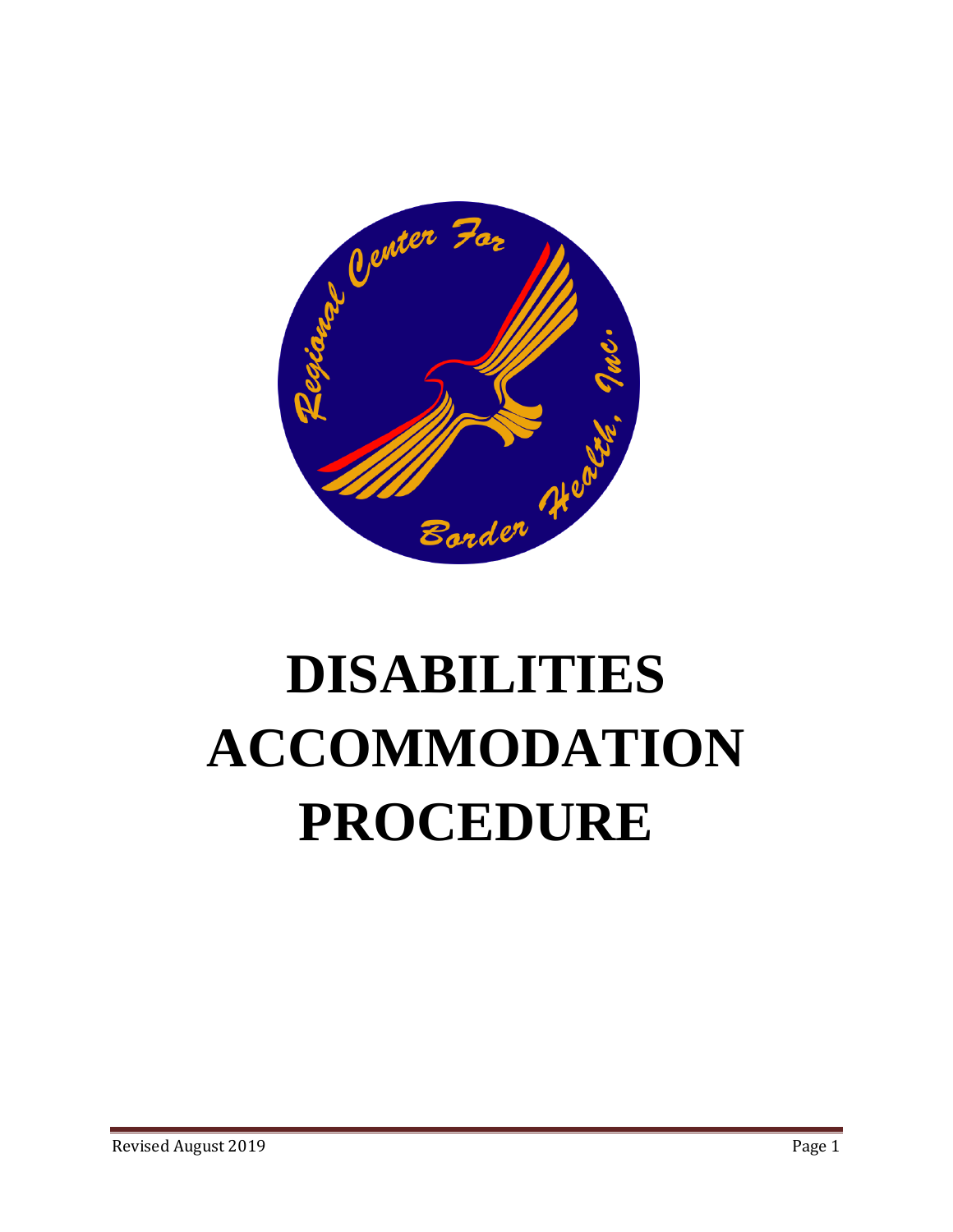Regional Center for Border Health, Inc. / San Luis Walk-In Clinic, Inc. and its subsidiaries corporations are committed to ensuring that individuals have access to disabilities accommodations services. An individual may request a reasonable accommodation whenever he or she determines one is needed.

Regional Center for Border Health, Inc. / San Luis Walk-In Clinic, Inc.,(and its Subsidiaries corporations) provides appropriate and reasonable accommodations to individuals who have documented a disability. A documented disability is a disability that is supported by a written report from a professional who specializes in that disability. The documentation of the disability is vital. It is from this documentation that RCBH Human Resource Department decides which accommodation(s) is appropriate and reasonable for that particular person. The accommodations given at RCBH/SLWIC comply with federal disability law.

#### **Disability Laws**

Regional Center for Border Health, Inc. /San Luis Walk-In Clinic, Inc., (and its Subsidiaries corporations) wants all individuals to obtain disability accommodation services when needed. Therefore, RCBH Human Resource Department offers accommodations, based on individuals' documentation of their disabilities. These accommodations provide equal access to the facility, clinic, or programs in accordance with Rehabilitation Act of 1973, Title V, Section 504 and Americans with Disabilities Act.

#### **Rehabilitation Act of 1973, Section 504**

It is Regional Center for Border Health, Inc. / San Luis Walk-In Clinic, Inc., (and its Subsidiaries corporations) to fully comply with the reasonable accommodation requirements of Section 504 of the Rehabilitation Act of 1973; prohibits agencies which receive federal funding from discriminating against persons with disabilities. "No otherwise qualified handicapped individual in the United States, shall, solely by reason of his handicap, be excluded from the participation in, be denied the benefits of, or be subject to discrimination under any program or activity receiving Federal financial assistance."

RCBH/SLWIC.,(and its Subsidiaries corporations) provides reasonable accommodations when:

- An individual with a disability needs an accommodation to enable them to perform the essential functions of the job or to gain access to the workplace or classroom.
- An individual with a disability needs an accommodation to enjoy equal benefits and privileges of employment or learnings environment.

RCBH/SLWIC,(and its Subsidiaries corporations)will process requests for reasonable accommodation and, where appropriate, provide reasonable accommodations in prompt, fair, and efficient manner. RCBH/SLWIC, (and its Subsidiaries corporations) are also dedicated to improving the recruitment, promotion, and retention of qualified persons with disabilities by providing the information and resources necessary to support them and to accomplish RCBH/SLWIC, (and its Subsidiaries corporations) mission.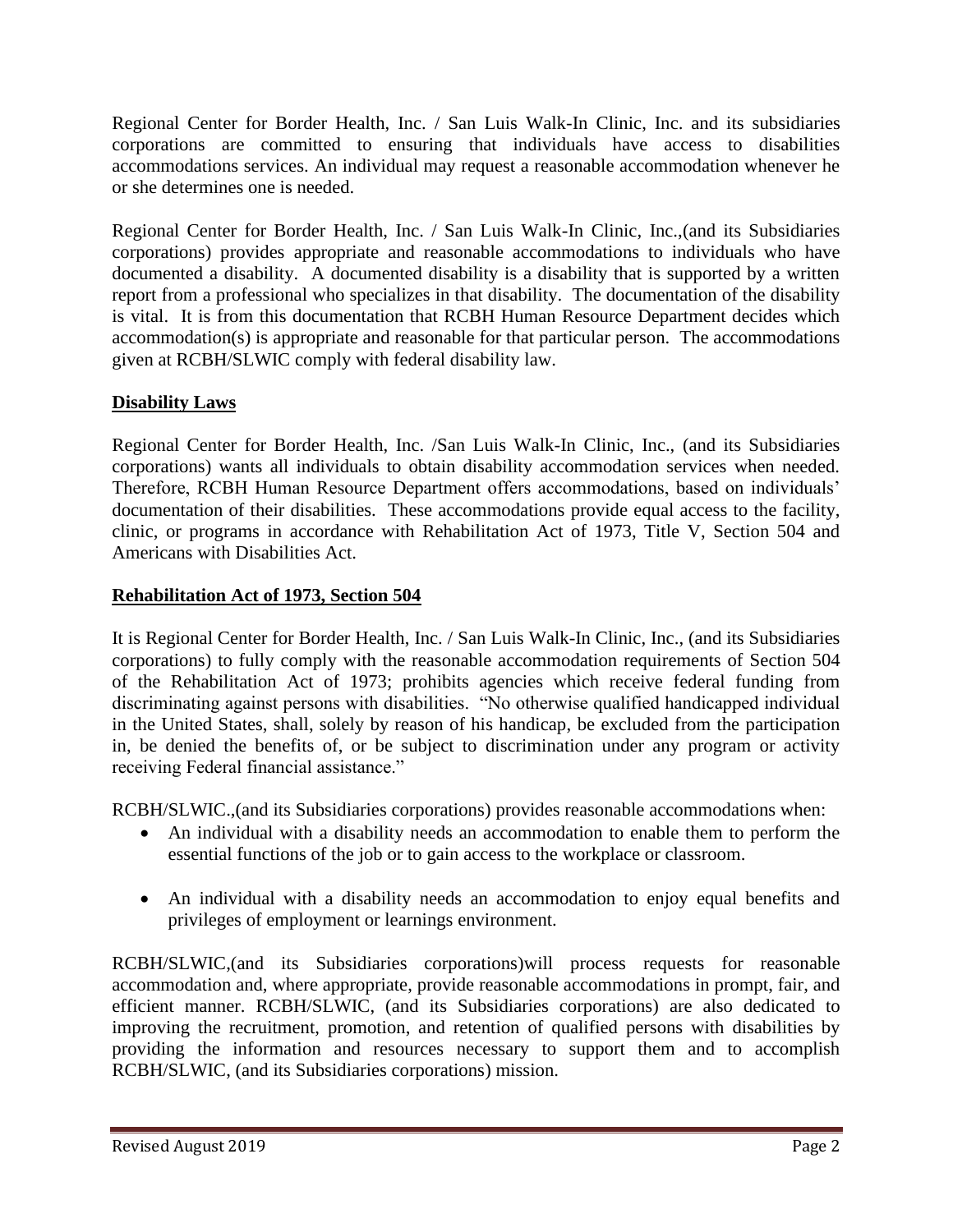#### **American with Disabilities Act (ADA)**

ADA prohibits discrimination against person with disabilities in private employment, public and private education, and state and local governments.

ADA was created to "assure equality of opportunity, full participation, independent living, and economic self-sufficiency." (42 USC & 12101 (a) (8).

Under ADA a disability is defines as "a physical or mental impairment that substantially limits one or more of the major life activities of such individual, a record of such an impairment, or being regarded as having such an impairment." (42 USC & 1201 (2)(A) – (C). Agencies are required to provide appropriate and reasonable accommodations to students who have documentation supporting the disability.

These laws require Regional Center for Border Health, Inc. / San Luis Walk-In Clinic, Inc., to provide equal access to its facility, clinics, and programs.

#### **Who is eligible to request accommodations?**

Accommodations are provided at no cost to individuals who:

- Are employees / students of RCBH/SLWIC
- Request the accommodation(s) and
- Have documentation which supports the accommodation(s)

Documentation is a report written by a professional who specializes in the disability which the individual has. The report must support the disability and the accommodation(s) requested.

#### **Procedure to request accommodations**

- 1. Contact Human Resource Department at (928) 315-7910 to make an appointment.
- 2. Bring the documentation when you meet with the Human Resource Representative.
- 3. The Human Resource Department will review the documentation. If additional information is needed, the Human Resource Department will contact the individual.
- 4. *The proper paperwork must be submitted to HR Department within fifteen (15) days before returning to work/class.* If the individual does not provide the proper information, they may not have their accommodation by the time they return to work/class.
- 5. Human Resource Department will send a letter to the individual indicating the accommodation(s) the individual is eligible to receive *The* "Recommended Accommodation" *form must be pick up at the HR Department.* This form will indicate what accommodation(s) the individual is eligible to receive. The individual must sign the form, director must sign the form, and then it must be return to the Human Resource Department.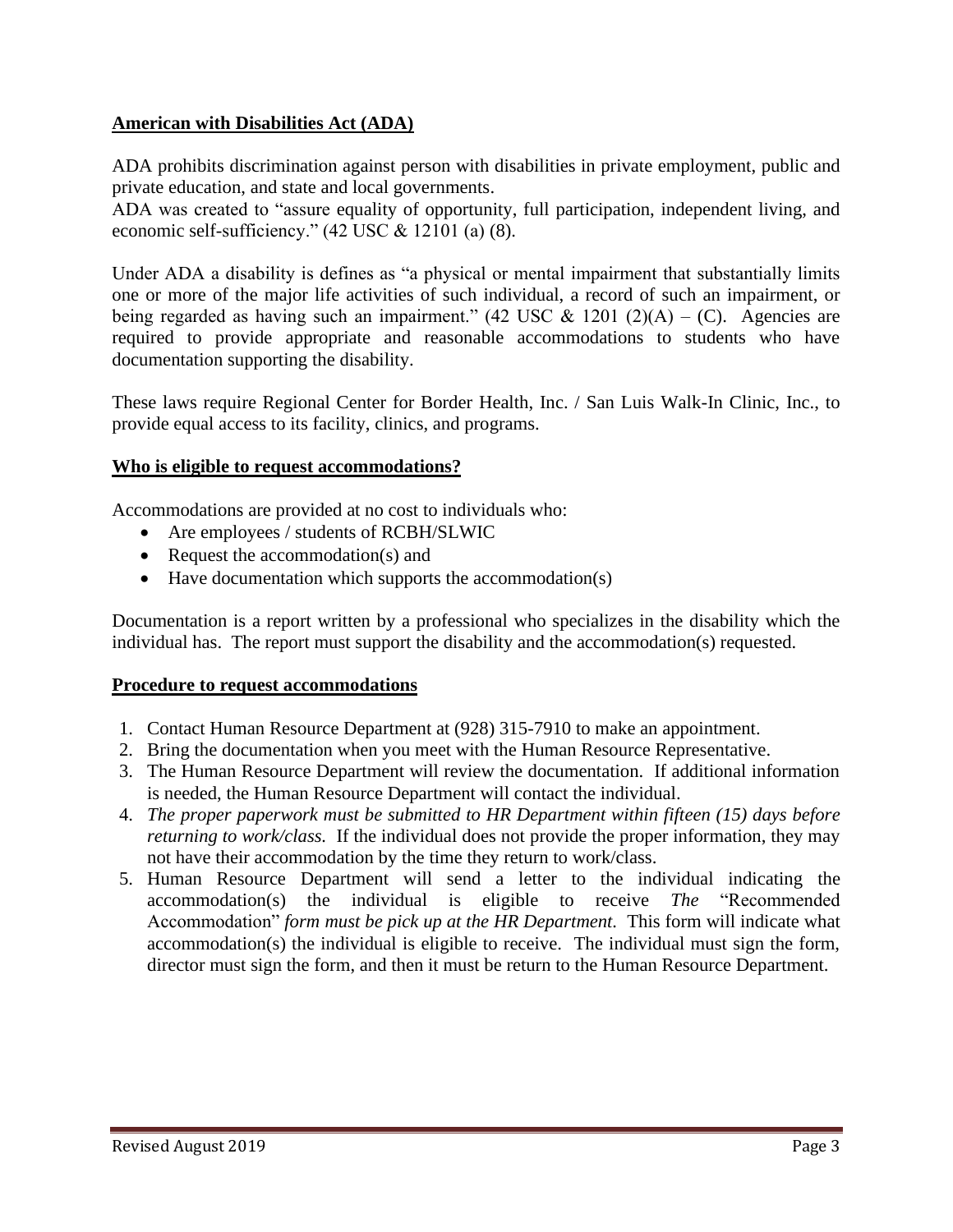- 1. The requested accommodation will be provided to the individual as soon as possible, generally within 30 calendar days following receipt of the request. If it is not possible to make the accommodation within 30 calendar days; if the accommodation cannot be provided timely or medical documentation not provided timely, the individual must be informed of the status of the request within 30 calendar days following receipt of the request.
- 2. If the accommodation which the individual request is not feasible, but another accommodation might be feasible, the director should engage in an interactive process which the individual to identify other accommodations that would also be effective. RCBH/SLWIC is not obligated to provide the individual with the accommodation of his/her choice but with one which is reasonable and effective.
- 3. RCBH/SLWIC does not provide personal care attendants. If an individual needs a personal attendant, the individual must find the attendant and pay for the attendant service.
- 4. If the individual reasonable accommodation request is denied, a letter, signed by the Human Resource Department will be provided to the individual within 30 days of the date the decision was made.
- 5. If the individual does not have the proper documentation; the individual must contact the specialist to mail the documentation to the following address:

Regional Center for Border Health, Inc. Human Resource Office 950 E. Main St. Building A Somerton, AZ 85350 (928) 315-7910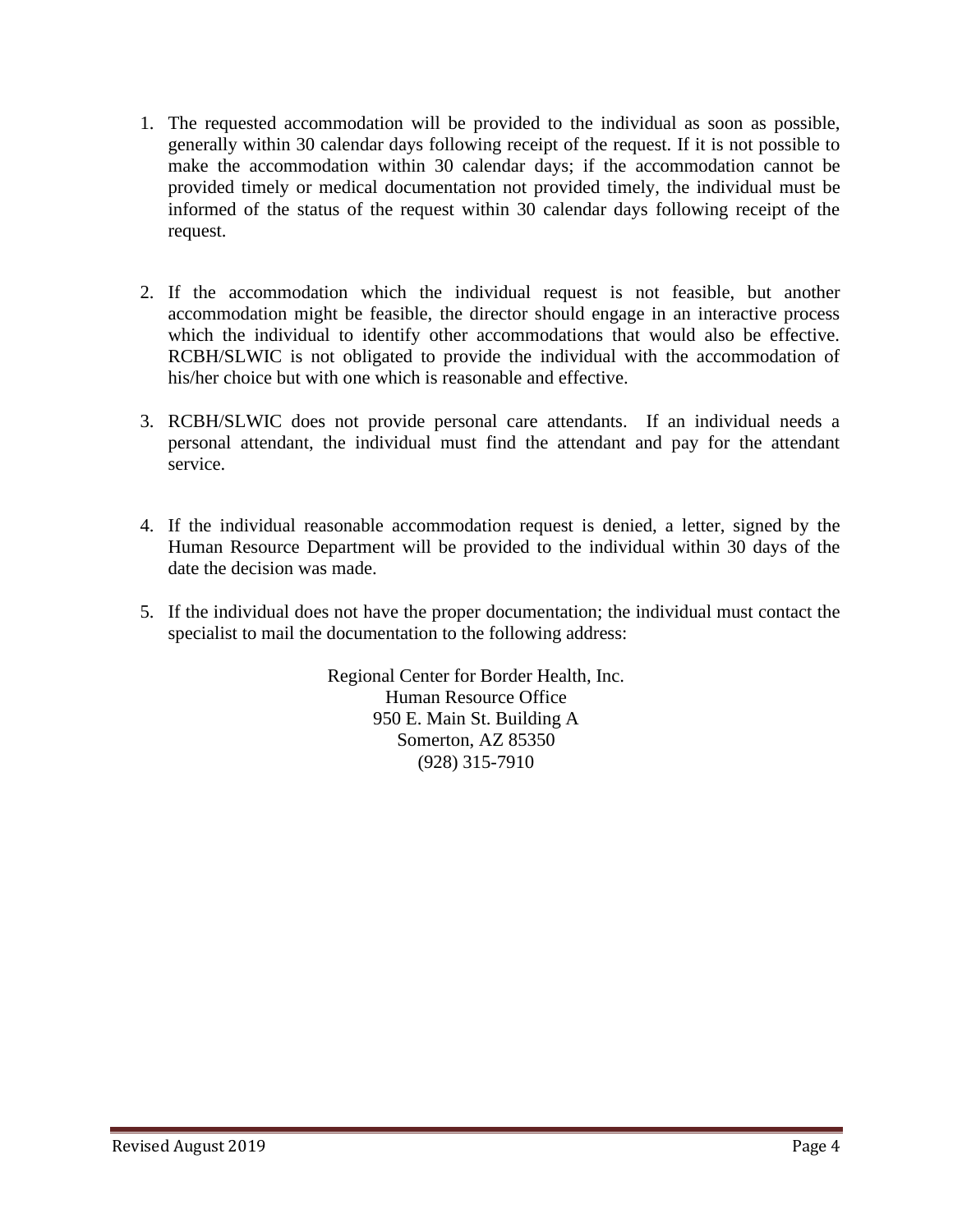## **Chronic Medical Condition**

The following guidelines for the written report must support a disability of a chronic medical condition. The report, provided by an appropriate specialist, assists the Human Resource Department in collaborating with the individual to provide appropriate accommodations. The report is the basis on which the Human Resource Department determines which accommodation(s) the individual is eligible to receive.

Guidelines for the report of chronic medical condition:

- Report written by physician qualified to determine the diagnosis
- Diagnosis of chronic medical condition (ICD-9)
- Test(s) used to determine this diagnosis within the past twelve  $(12)$  months
- Results of the test(s)
- Date of test(s)
- Medication currently being used and its effects on the individual
- Why the individual needs an accommodation(s) and
- What specific accommodation(s) should be given and why.

The report must be:

- Typed on letterhead of the specialist office
- Signed by the specialist
- Include the specialist license number or certification number, and
- The date when the report was written.

If the report is incomplete or inadequate, the Human Resource Department will request more information to ensure the accommodation(s) is appropriate. Until the additional information arrives, the individual may go without accommodation(s).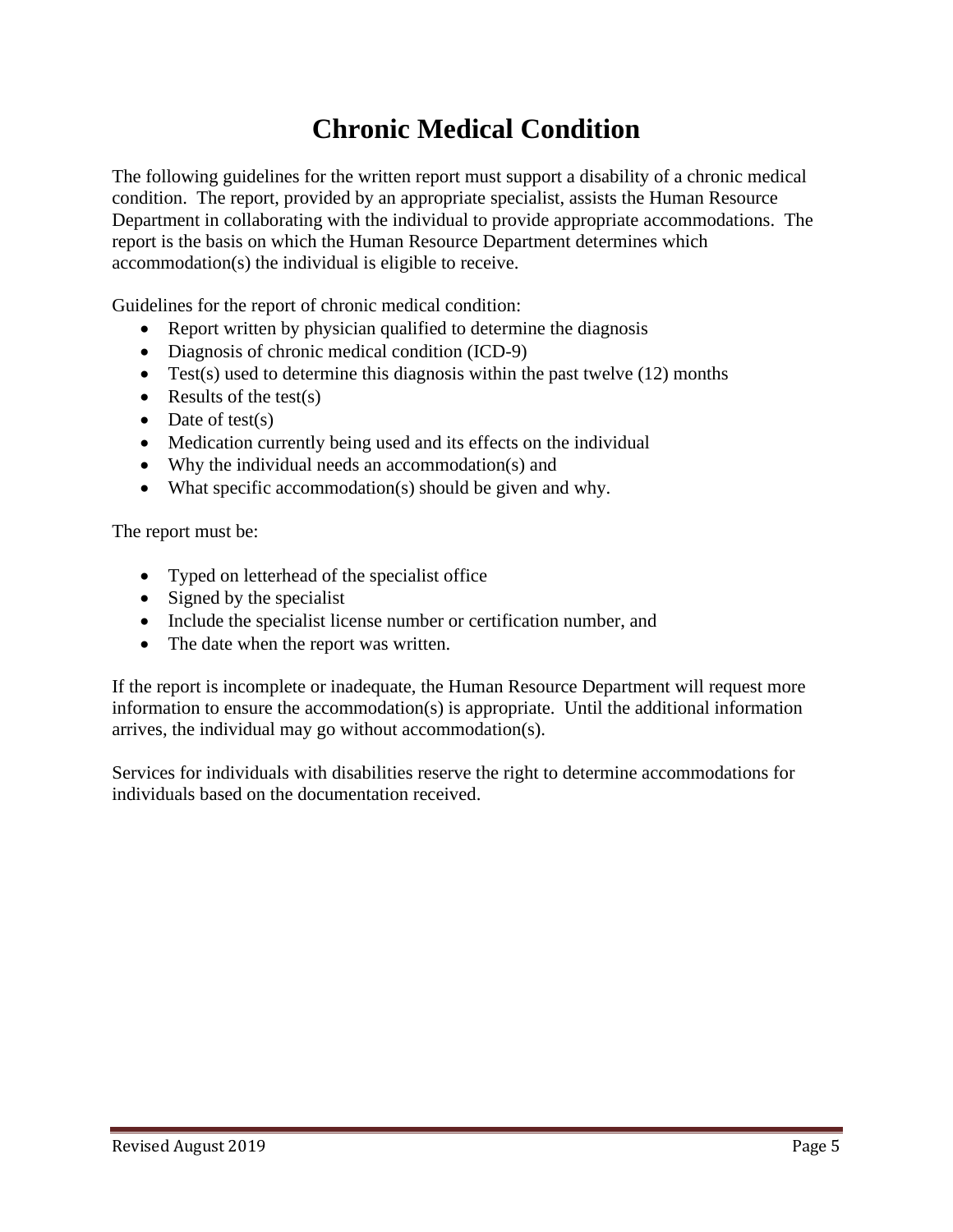## **Traumatic Brain Injury**

The following guidelines for the written report must support a disability of traumatic brain injury. The report, provided by an appropriate specialist, assists the Human Resource Department in collaborating with the individual to provide appropriate accommodations. The report is the basis on which the Human Resource Department determines which accommodation(s) the individual is eligible to receive.

Guidelines for the report of traumatic brain injury:

- Report written by neurologist or specialist qualified to diagnose traumatic brain injury
- Include the DSM-IV or ICD-9 diagnosis
- Test(s) used to arrive at the DSM-IV or ICD-9 diagnose
- List of functional limitations
- Medication currently being used and its effects on the individual
- Why the individual needs an accommodation(s) and
- What specific accommodation(s) should be given and why.

The report must be:

- Typed on letterhead of the specialist office
- Signed by the specialist
- Include the specialist license number or certification number, and
- The date when the report was written.

If the report is incomplete or inadequate, the Human Resource Department will request more information to ensure the accommodation(s) is appropriate. Until the additional information arrives, the individual may go without accommodation(s).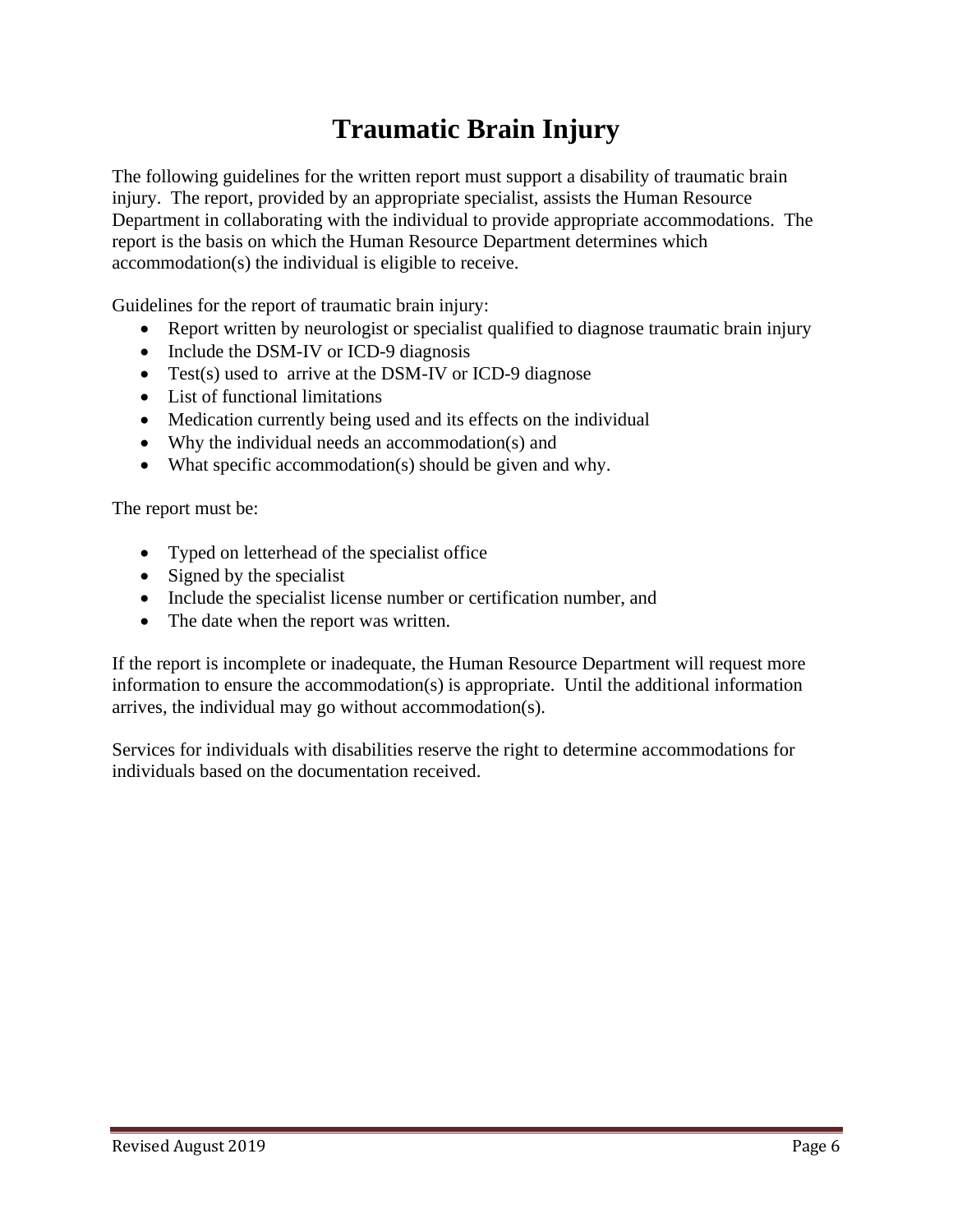### **Hearing Impairments or Deafness**

The following guidelines for the written report must support a disability of hearing impairments or deafness. The report, provided by an appropriate specialist, assists the Human Resource Department in collaborating with the individual to provide appropriate accommodations. The report is the basis on which the Human Resource Department determines which accommodation(s) the individual is eligible to receive.

Guidelines for the report of hearing impairments or deafness:

- Report written by certified audiologist qualified to test hearing loss,
- Results of the test( $s$ )
- How the individual lost their hearing
- If the loss is stable or progressive
- Has the hearing loss been mitigated by hearing aids, and
- What specific accommodation(s) should be given and why

The report must be:

- Typed on letterhead of the specialist office
- Signed by the specialist
- Include the specialist license number or certification number, and
- The date when the report was written.

If the report is incomplete or inadequate, the Human Resource Department will request more information to ensure the accommodation(s) is appropriate. Until the additional information arrives, the individual may go without accommodation(s).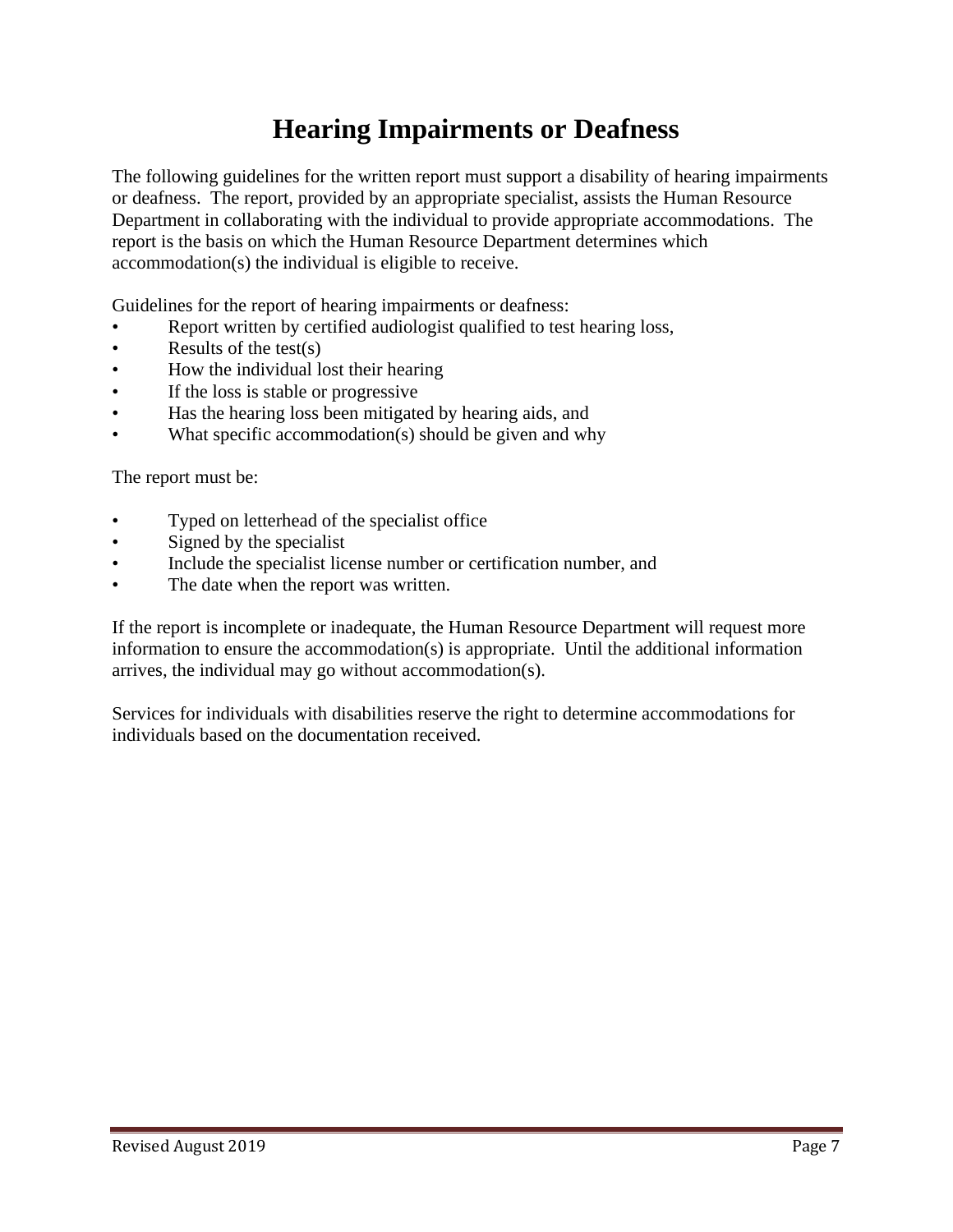## **Vision Impairments**

The following guidelines for the written report must support a disability of vision impairments. The report, provided by an appropriate specialist, assists the Human Resource Department in collaborating with the individual to provide appropriate accommodations. The report is the basis on which the Human Resource Department determines which accommodation(s) the individual is eligible to receive.

Guidelines for the report of vision impairments:

- Report written by ophthalmologist or specialist qualified to diagnosis a disability of a vision impairment.
- Include current examination(s) to determine level of loss
- Results of the examination(s)
- List of functional limitations
- Is the loss of vision stable or progressive?
- Has the loss been mitigated by eye glasses, surgery, etc. and
- What specific accommodation(s) should be given and why ( be specific; e.g. Individual needs large font text, size font 22).

The report must be:

- Typed on letterhead of the specialist office
- Signed by the specialist
- Include the specialist license number or certification number, and
- The date when the report was written.

If the report is incomplete or inadequate, the Human Resource Department will request more information to ensure the accommodation(s) is appropriate. Until the additional information arrives, the individual may go without accommodation(s).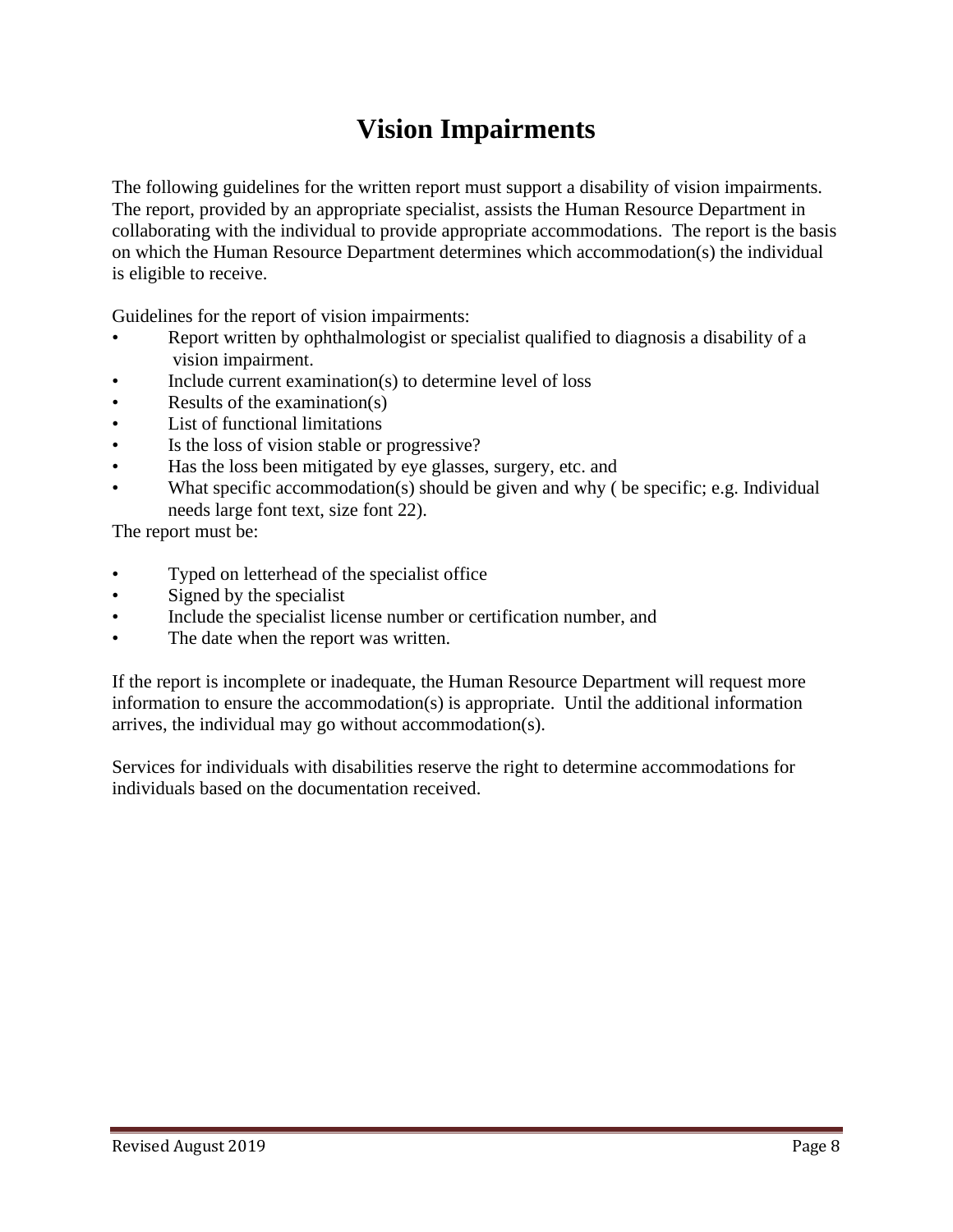## **Mobility Impairments**

The following guidelines for the written report must support a disability of mobility impairments. The report, provided by an appropriate specialist, assists the Human Resource Department in collaborating with the individual to provide appropriate accommodations. The report is the basis on which the Human Resource Department determines which accommodation(s) the individual is eligible to receive.

Guidelines for the report of mobility impairments:

- Report written by a physician, qualified to diagnosis a mobility impairment condition.
- Include current test $(s)$  used to determine the diagnosis
- Results of the test $(s)$
- List of functional limitations
- Medication currently being used and its effects on the individual
- Why the individual needs accommodations(s), and
- What specific accommodation(s) should be given and why.

The report must be:

- Typed on letterhead of the specialist office
- Signed by the specialist
- Include the specialist license number or certification number, and
- The date when the report was written.

If the report is incomplete or inadequate, the Human Resource Department will request more information to ensure the accommodation(s) is appropriate. Until the additional information arrives, the individual may go without accommodation(s).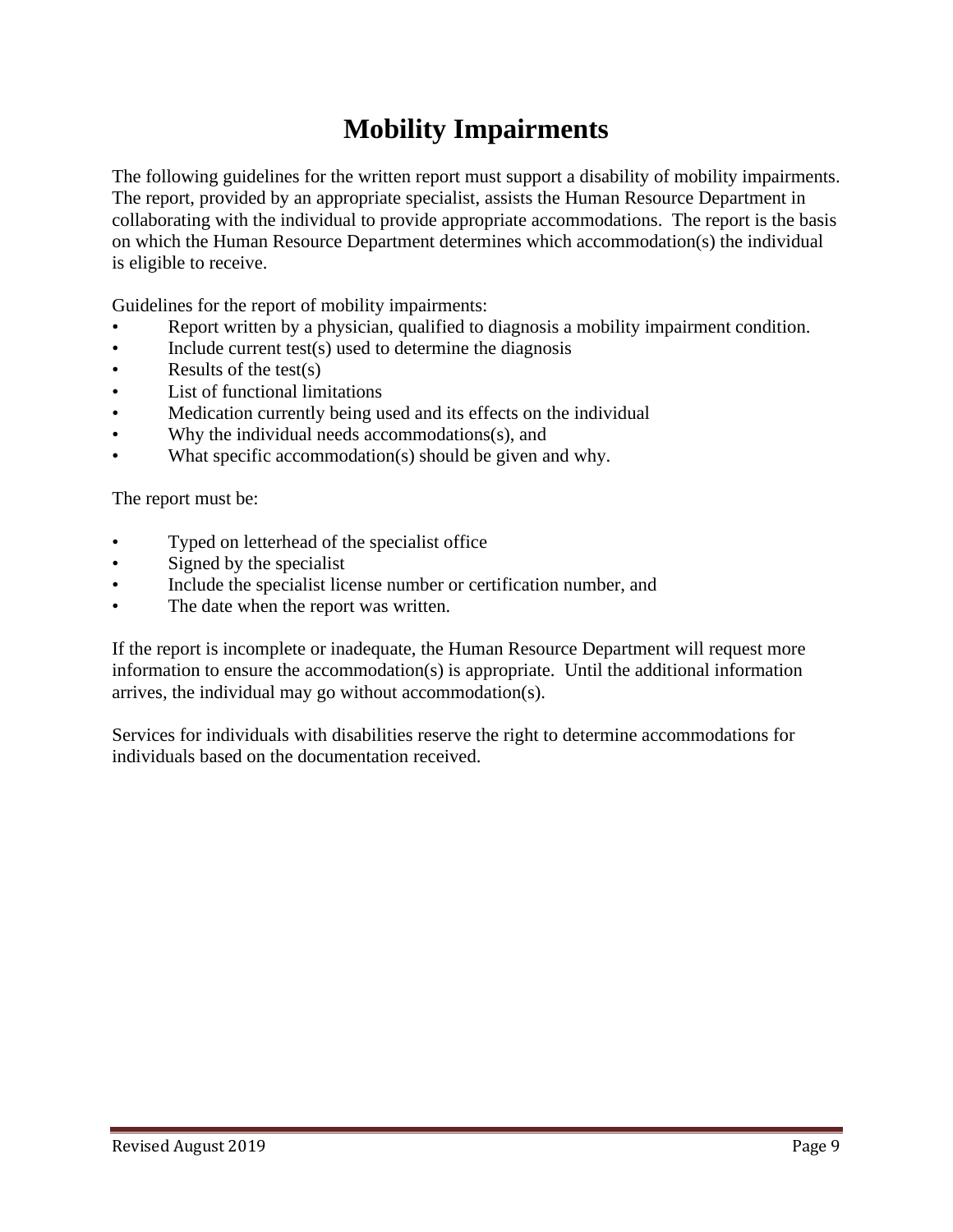## **Autism**

The following guidelines for the written report must support a disability of autism. The report, provided by an appropriate specialist, assists the Human Resource Department in collaborating with the individual to provide appropriate accommodations. The report is the basis on which the Human Resource Department determines which accommodation(s) the individual is eligible to receive.

Guidelines for the report of autism:

- Report written by a psychiatrist or specialist qualified to diagnosis autism.
- Include DSM-IV diagnosis
- Summary of cognitive and achievement measures
- Clear information of deficit area
	- A. Visual spatial abilities
	- B. Memory
	- C. Fine motor dexterity
	- D. Verbal and nonverbal reasoning
	- E. Auditory and visual perception
- Social-emotional status
- Tests used to determine social-emotional status
- Currently prescribed or on-going treatment or care
- Currently medication(s) being used and its effects on the individual and
- What specific accommodation(s) should be given and why.

The report must be:

- Typed on letterhead of the specialist office
- Signed by the specialist
- Include the specialist license number or certification number, and
- The date when the report was written.

If the report is incomplete or inadequate, the Human Resource Department will request more information to ensure the accommodation(s) is appropriate. Until the additional information arrives, the individual may go without accommodation(s).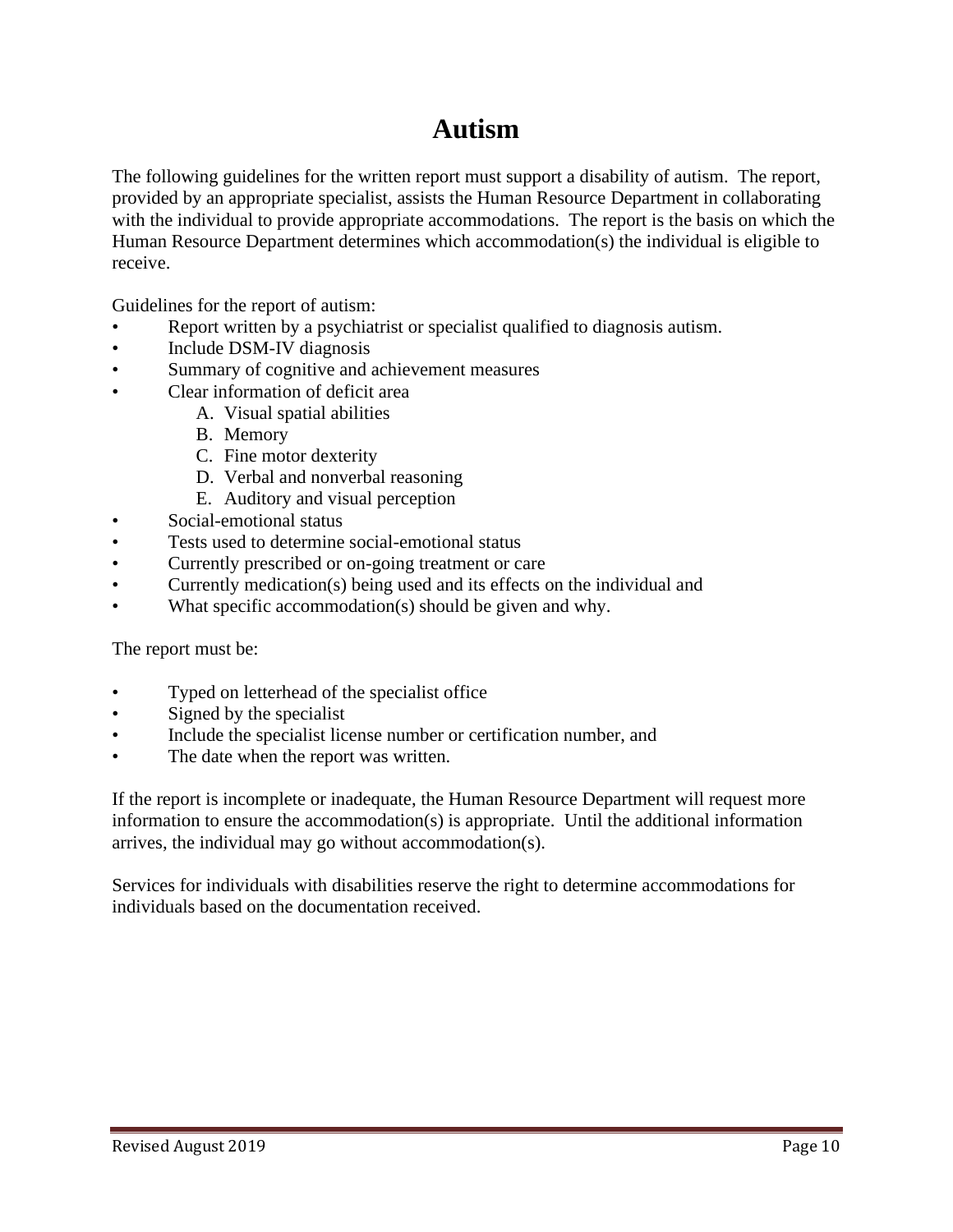## **Learning Disabilities**

The following guidelines for the written report must support a disability of Learning Disabilities. The report, provided by an appropriate specialist, assists the Human Resource Department in collaborating with the individual to provide appropriate accommodations. The report is the basis on which the Human Resource Department determines which accommodation(s) the individual is eligible to receive.

Guidelines for the report of Learning Disabilities:

- Report written by a licensed psychologist
- Include statement of the diagnosis
- Aptitude and achievement assessments
- Results of the aptitude and achievements assessments
- All subtest scores
- List of functional limitations
- Medication(s) currently being used and its effects on the individual and
- Why the individual needs accommodations(s), and
- What specific accommodation(s) should be given and why.

The report must be:

- Typed on letterhead of the specialist office
- Signed by the specialist
- Include the specialist license number or certification number, and
- The date when the report was written.

If the report is incomplete or inadequate, the Human Resource Department will request more information to ensure the accommodation(s) is appropriate. Until the additional information arrives, the individual may go without accommodation(s).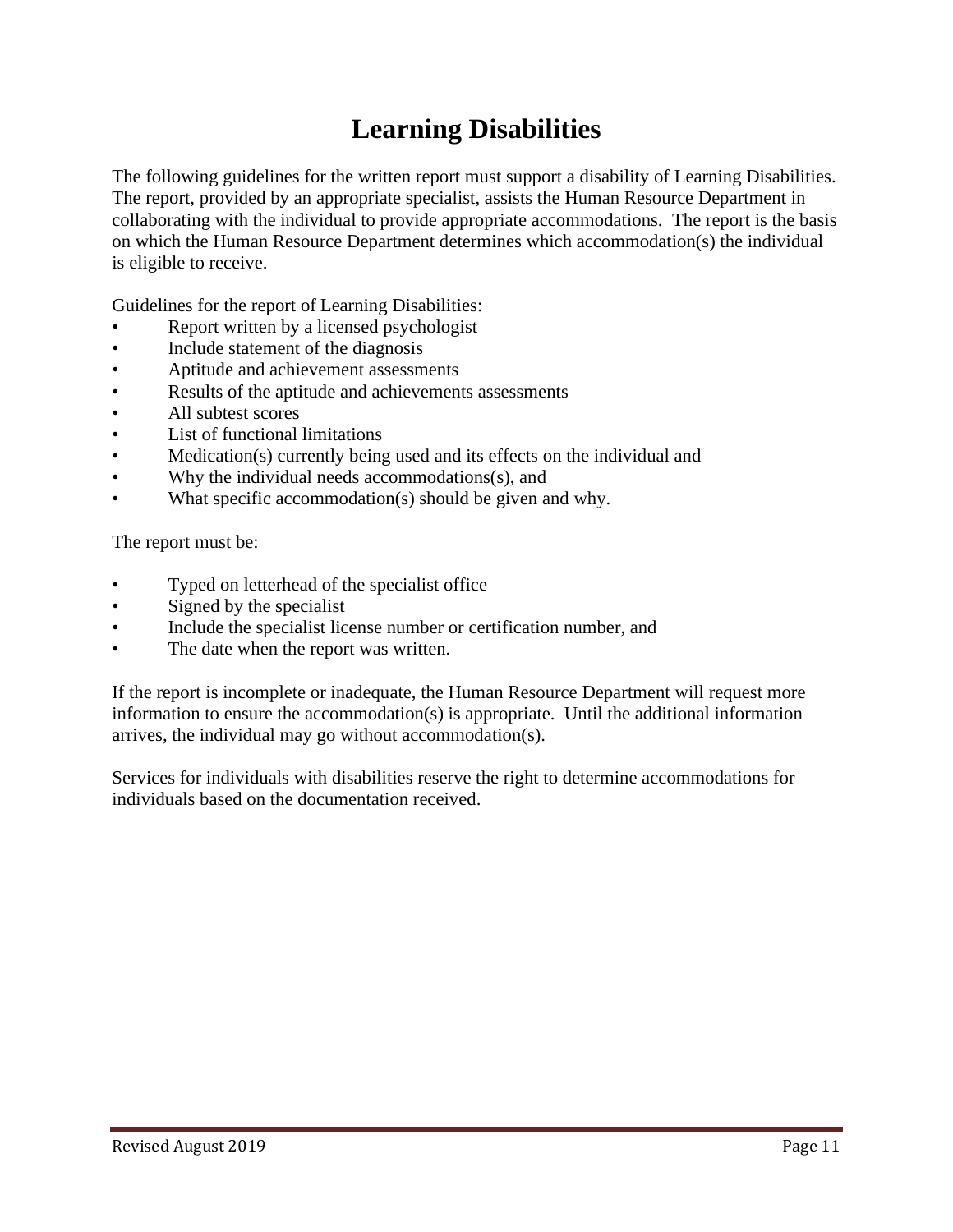#### **Attention Deficit/Attention Deficit Hyperactive Disorder (ADD/ADHD)**

The following guidelines for the written report must support a disability of Attention Deficit/Attention Deficit Hyperactive Disorder (ADD/ADHD) . The report, provided by an appropriate specialist, assists the Human Resource Department in collaborating with the individual to provide appropriate accommodations. The report is the basis on which the Human Resource Department determines which accommodation(s) the individual is eligible to receive.

Guidelines for the report of Attention Deficit/Attention Deficit Hyperactive Disorder (ADD/ADHD):

- Report written by a specialist of ADD or ADHD
- Include history of attention problems
- Tests used to diagnosis ADD or ADHD
- Current results of the tests used for diagnosis
- DSM-IV diagnosis
- Currently medication(s) being used and its effects on the individual
- List of functional limitations
- Why the individual needs accommodations(s), and
- What specific accommodation(s) should be given and why.

The report must be:

- Typed on letterhead of the specialist office
- Signed by the specialist
- Include the specialist license number or certification number, and
- The date when the report was written.

If the report is incomplete or inadequate, the Human Resource Department will request more information to ensure the accommodation(s) is appropriate. Until the additional information arrives, the individual may go without accommodation(s).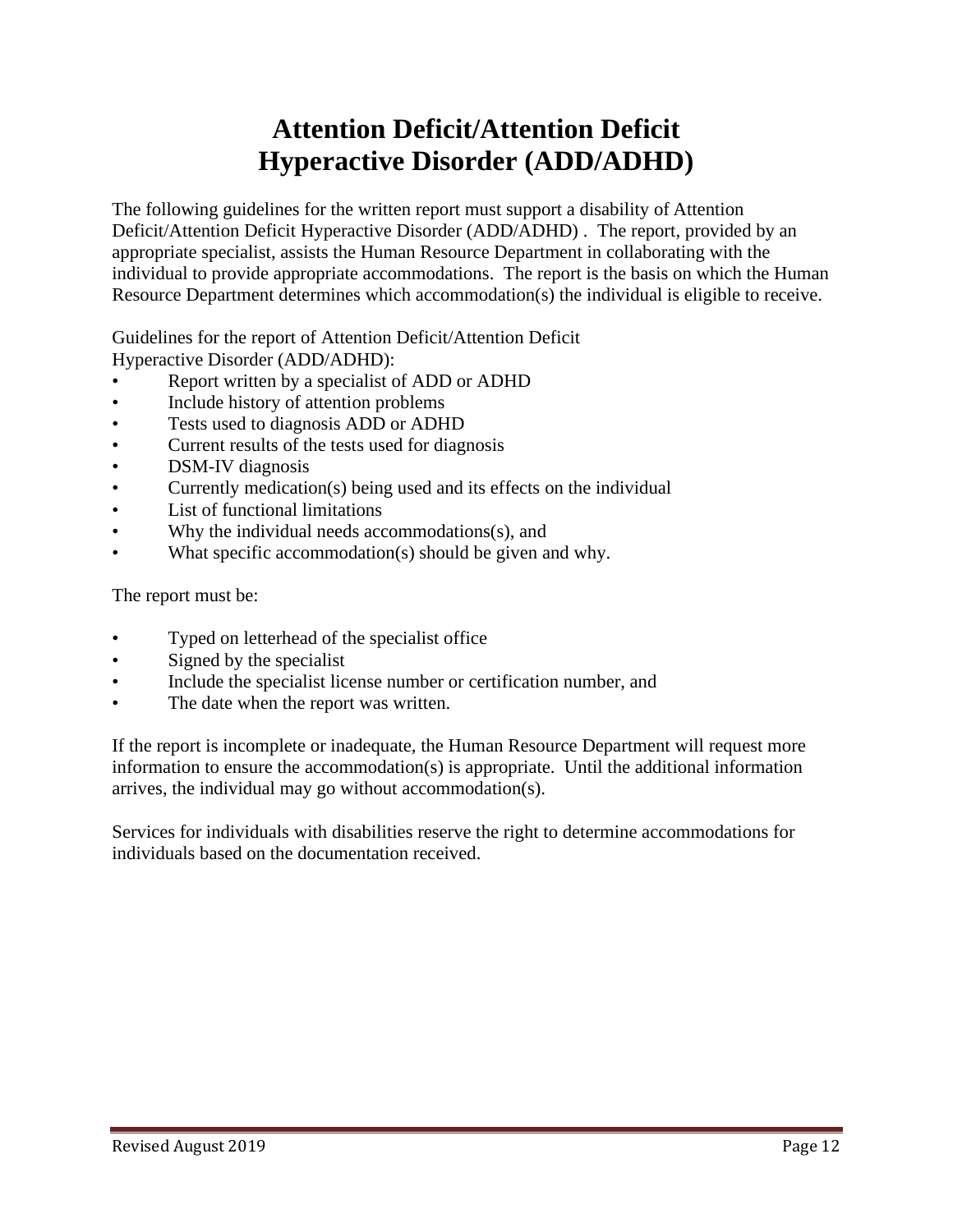#### **Alcoholism**

The following guidelines for the written report must support a disability of Alcoholism. The report, provided by an appropriate specialist, assists the Human Resource Department in collaborating with the individual to provide appropriate accommodations. The report is the basis on which the Human Resource Department determines which accommodation(s) the individual is eligible to receive.

Guidelines for the report of Alcoholism:

- Report written by a specialist qualified to treat and provide documentation for people who have been diagnosed with alcoholism
- Statement of successful completion of recovery program
- Include a clear statement of the disability
- DSM-IV diagnosis
- Assessments used to determine diagnosis
- Summary of qualitative and quantitative information which supports the diagnosis
- Impact of functional limitations in the context of learning, and
- What specific accommodation(s) should be given and why.

The report must be:

- Typed on letterhead of the specialist office
- Signed by the specialist
- Include the specialist license number or certification number, and
- The date when the report was written.

#### **Individuals who are diagnosed with a disability of alcoholism must still comply with RCBH/SLWIC no alcohol policy.**

If the report is incomplete or inadequate, the Human Resource Department will request more information to ensure the accommodation(s) is appropriate. Until the additional information arrives, the individual may go without accommodation(s).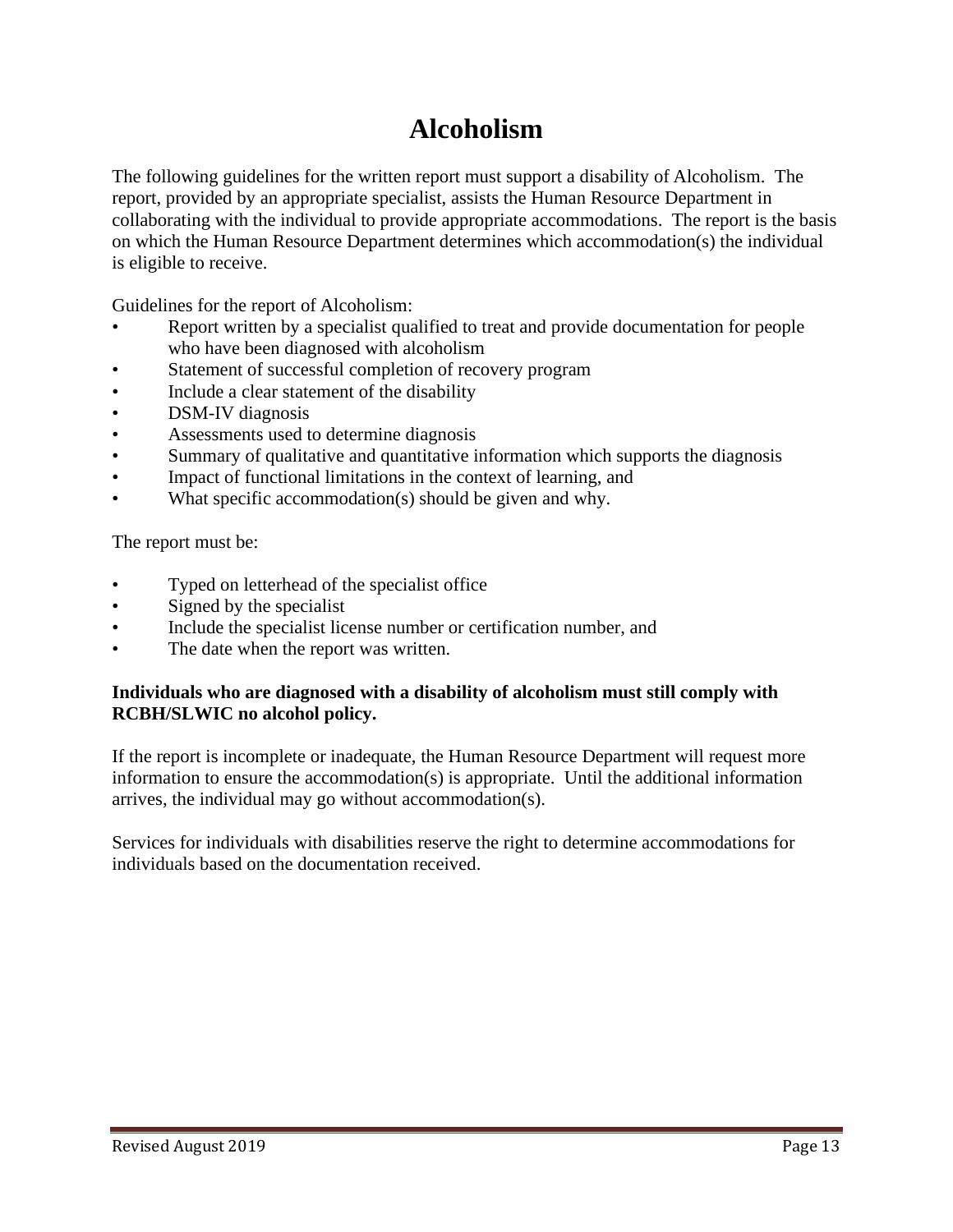## **Rehabilitation Drug Addiction**

The following guidelines for the written report must support a disability of Rehabilitation Drug Addiction. The report, provided by an appropriate specialist, assists the Human Resource Department in collaborating with the individual to provide appropriate accommodations. The report is the basis on which the Human Resource Department determines which accommodation(s) the individual is eligible to receive.

Guidelines for the report of Rehabilitation Drug Addiction:

- Report written by a specialist qualified to treat and provide documentation for people who have been diagnosed with alcoholism
- Statement of successful completion of recovery program
- DSM-IV diagnosis
- Assessments procedures used to determine diagnosis
- Current qualitative and quantitative information which supports the diagnosis
- List of functional limitations
- What specific accommodation(s) should be given and why.

The report must be:

- Typed on letterhead of the specialist office
- Signed by the specialist
- Include the specialist license number or certification number, and
- The date when the report was written.

If the report is incomplete or inadequate, the Human Resource Department will request more information to ensure the accommodation(s) is appropriate. Until the additional information arrives, the individual may go without accommodation(s).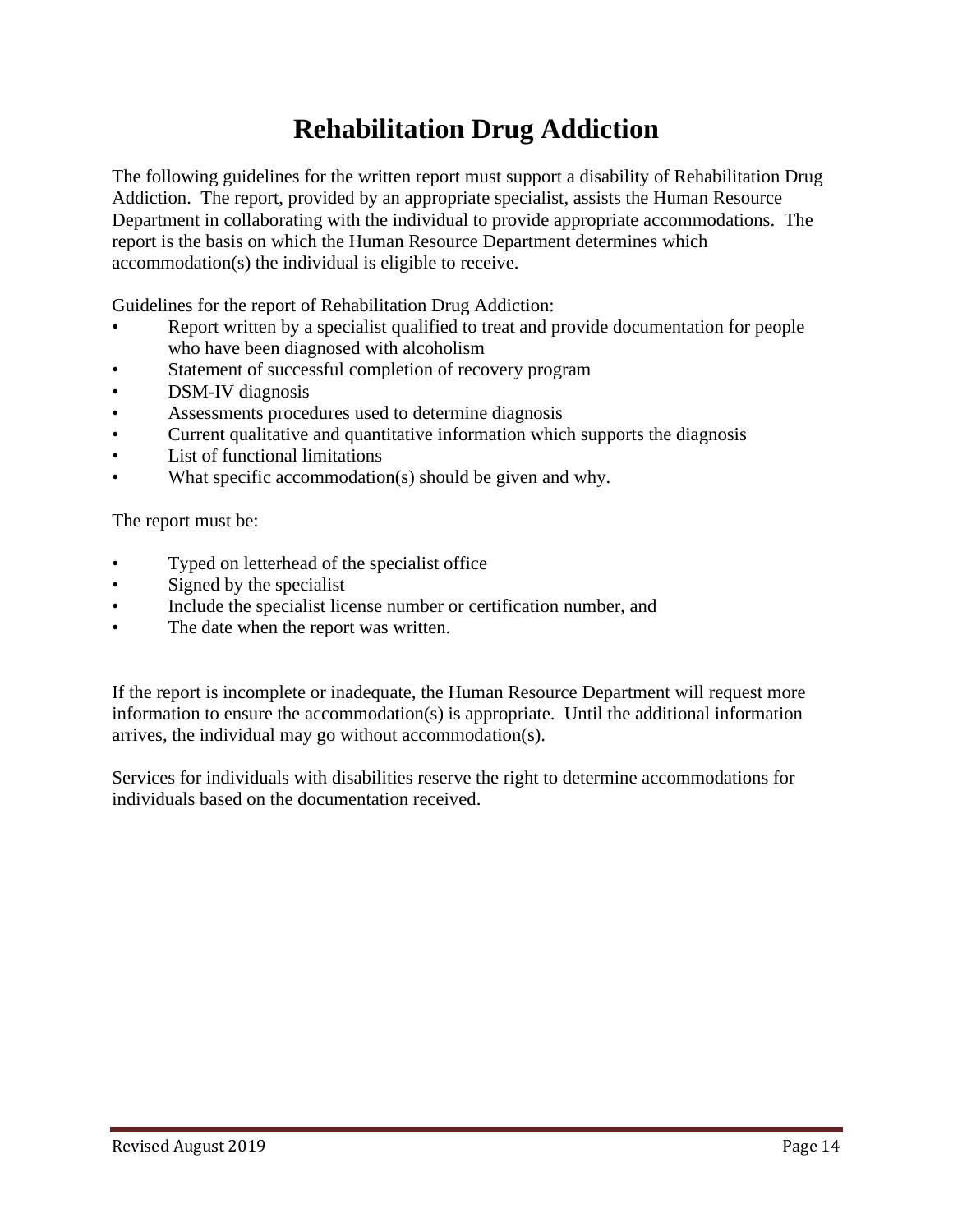## **Temporary Disabilities**

The following guidelines for the written report must support a disability of Temporary Disabilities. The report, provided by an appropriate specialist, assists the Human Resource Department in collaborating with the individual to provide appropriate accommodations. The report is the basis on which the Human Resource Department determines which accommodation(s) the individual is eligible to receive.

Guidelines for the report of Temporary Disabilities:

- Report written by a specialist qualified to diagnosis the temporary disability.
- List of functional limitations
- Approximate time for needing the accommodation
- Why the individual needs accommodations(s), and
- What specific accommodation(s) should be given and why.

The report must be:

- Typed on letterhead of the specialist office
- Signed by the specialist
- Include the specialist license number or certification number, and
- The date when the report was written.

If the report is incomplete or inadequate, the Human Resource Department will request more information to ensure the accommodation(s) is appropriate. Until the additional information arrives, the individual may go without accommodation(s).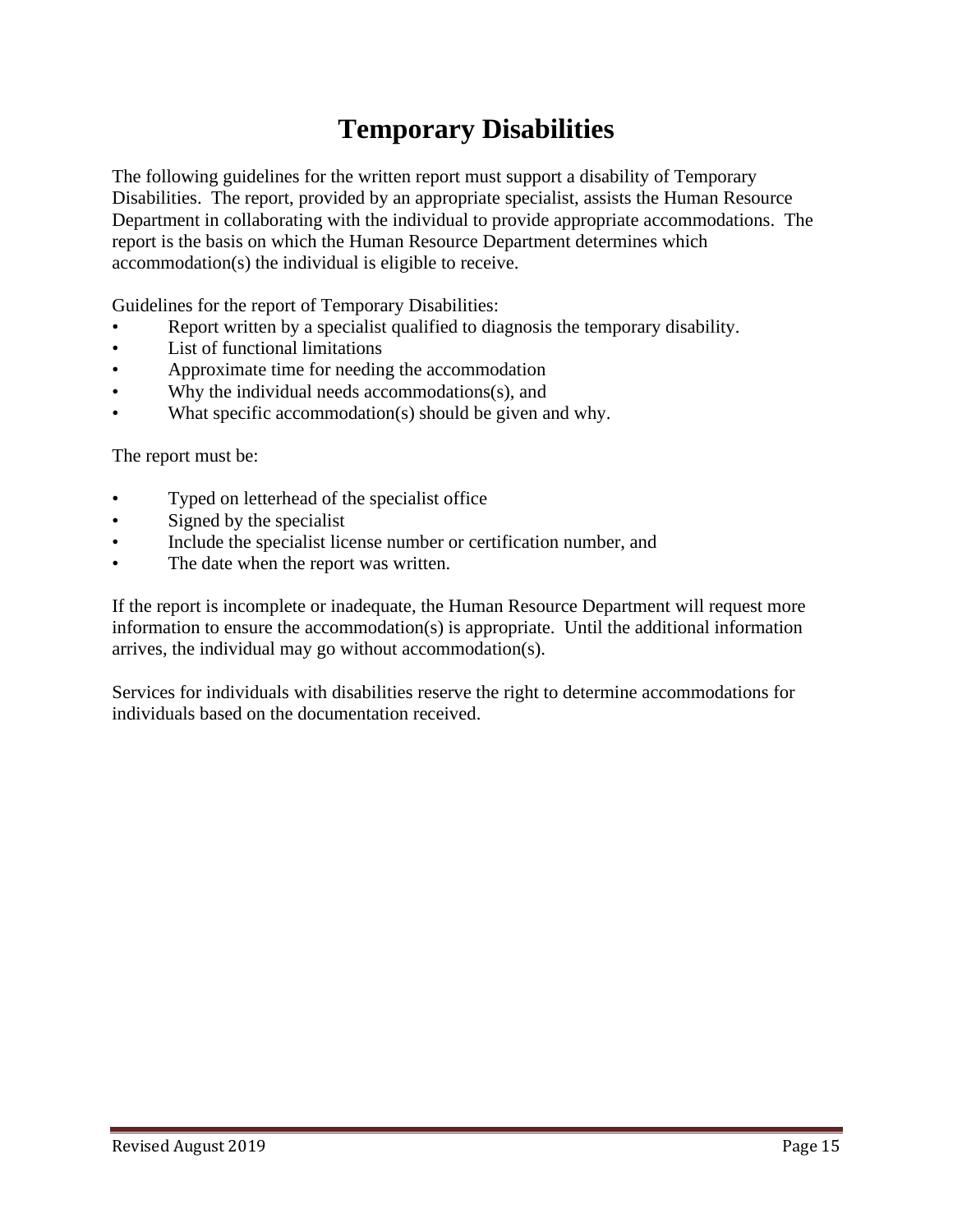#### **Temporary Accommodations**

If an individual with a disability does not have the appropriate documentation supporting the disability, the student may receive accommodations only if the individual provides the Human Resource Department with some documentation about the disability. **Depending on the partial documentation, the Human Resource Department may provide the individual with an accommodation for the first six (6) weeks.** If the individual does not bring the required documentation before the end of the six (6) weeks, the individual will not receive any accommodations. The current accommodation(s) will be removed. If the appropriate documentation is brought to Human Resource Department, appropriate and reasonable accommodations(s) will be given after review of the documentation.

Partial documentation must state what the disability is, what tests/evaluations were performed to determine the disability, how to accommodate the individual for that disability, and the name and professional information of specialist who provided the information.

The information must be:

- Typed on letterhead of the specialist office
- Signed by the specialist
- Include the specialist license number or certification number, and
- The date when the report was written.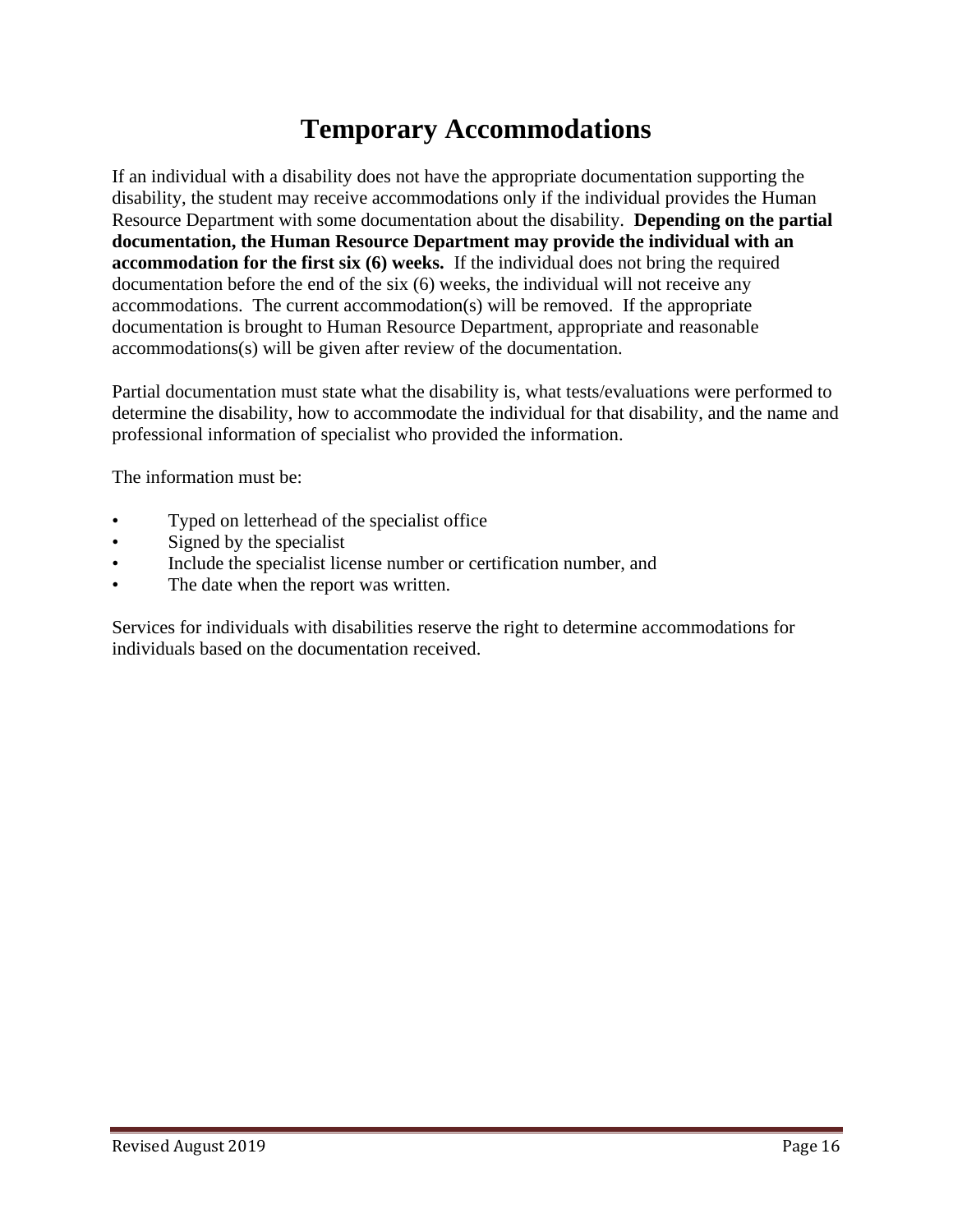#### **REQUEST FOR REASONABLE ACCOMMODATIONS FORM**

#### **PRIVACY ACT STATEMENT Read this statement before submitting your request**

Regional Center for Border Health, Inc. / San Luis Walk-In Clinic, Inc., is authorized to collect the information on this form. Disclosure of this information is voluntary; however, failure to fully complete the form may make it impossible for RCBH/SLWIC to process the request. The information provided by you will be used to facilitate the processing of your request. RCBH/CHC will not make any disclosure of this information to agencies or individuals outside the agency, unless required by law or with your written consent.

\_\_\_\_\_\_\_\_\_\_\_\_\_\_\_\_\_\_\_\_\_\_\_\_\_\_\_\_\_\_\_\_\_\_\_\_\_\_\_\_\_\_\_\_\_\_\_\_\_\_\_\_\_\_\_\_\_\_\_\_\_\_\_\_\_\_\_\_\_\_\_\_\_\_\_\_\_\_\_\_\_\_\_\_\_

| 1. To (Immediate Supervisor)                                                                                                                                                                                                                                                                                                                                                                                 |             | Date of Request                                                                        |            |  |
|--------------------------------------------------------------------------------------------------------------------------------------------------------------------------------------------------------------------------------------------------------------------------------------------------------------------------------------------------------------------------------------------------------------|-------------|----------------------------------------------------------------------------------------|------------|--|
| <b>Disabled Employee / Student</b>                                                                                                                                                                                                                                                                                                                                                                           |             |                                                                                        |            |  |
|                                                                                                                                                                                                                                                                                                                                                                                                              |             |                                                                                        |            |  |
| Phone: $\frac{1}{\sqrt{1-\frac{1}{2}}\sqrt{1-\frac{1}{2}}\sqrt{1-\frac{1}{2}}\sqrt{1-\frac{1}{2}}\sqrt{1-\frac{1}{2}}\sqrt{1-\frac{1}{2}}\sqrt{1-\frac{1}{2}}\sqrt{1-\frac{1}{2}}\sqrt{1-\frac{1}{2}}\sqrt{1-\frac{1}{2}}\sqrt{1-\frac{1}{2}}\sqrt{1-\frac{1}{2}}\sqrt{1-\frac{1}{2}}\sqrt{1-\frac{1}{2}}\sqrt{1-\frac{1}{2}}\sqrt{1-\frac{1}{2}}\sqrt{1-\frac{1}{2}}\sqrt{1-\frac{1}{2}}\sqrt{1-\frac{1}{2$ |             | Position Title:                                                                        |            |  |
| Location:                                                                                                                                                                                                                                                                                                                                                                                                    | <b>RCBH</b> | <b>SLWIC</b>                                                                           | <b>CHC</b> |  |
|                                                                                                                                                                                                                                                                                                                                                                                                              |             |                                                                                        |            |  |
|                                                                                                                                                                                                                                                                                                                                                                                                              |             |                                                                                        |            |  |
|                                                                                                                                                                                                                                                                                                                                                                                                              |             | 5. Justification: (Briefly describe why you need the accommodation you are requesting) |            |  |
|                                                                                                                                                                                                                                                                                                                                                                                                              |             |                                                                                        |            |  |
|                                                                                                                                                                                                                                                                                                                                                                                                              |             | ,我们也不能在这里的人,我们也不能在这里的人,我们也不能在这里的人,我们也不能在这里的人,我们也不能在这里的人,我们也不能在这里的人,我们也不能在这里的人,我们也      |            |  |
|                                                                                                                                                                                                                                                                                                                                                                                                              |             |                                                                                        |            |  |
|                                                                                                                                                                                                                                                                                                                                                                                                              |             |                                                                                        |            |  |
|                                                                                                                                                                                                                                                                                                                                                                                                              |             |                                                                                        |            |  |
|                                                                                                                                                                                                                                                                                                                                                                                                              |             |                                                                                        |            |  |
|                                                                                                                                                                                                                                                                                                                                                                                                              |             |                                                                                        |            |  |